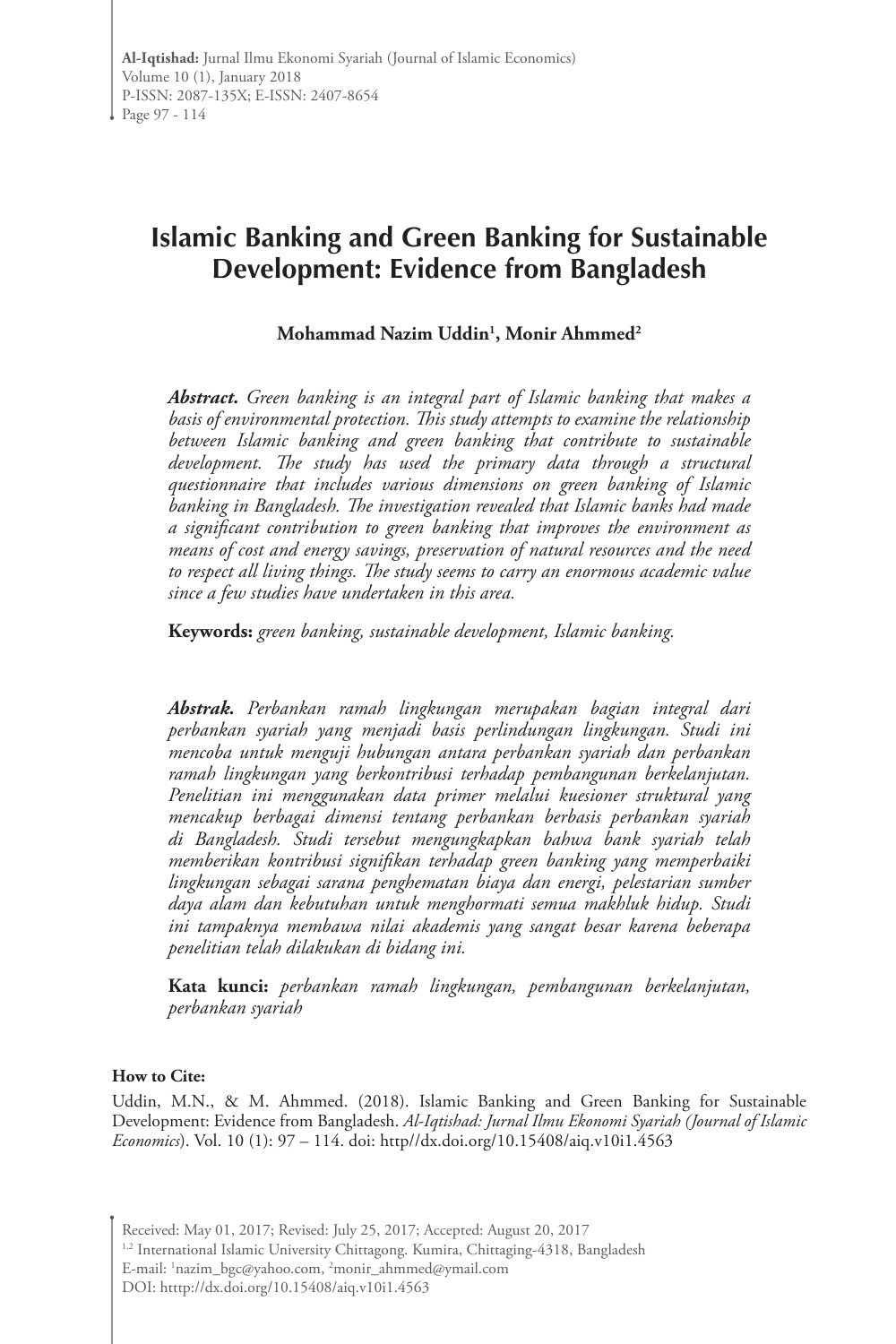# **Introduction**

Climate change has the adverse effect on the environment that distresses the agriculture, forestry, water resources and human health. This issue has been turned into a global concern to protect the environment from any detrimental effect for sustainable development. In these circumstances, Islamic banking can play a supportive role in improving the environment for sustainable development. Islamic banking is an ethical and socially responsible banking which has no adverse effect on the environment. This banking dedicated to human being and society. It has high potentials to contribute towards sustainable financing ecosystem for the green world. Islam primarily promotes the preservation of natural resources and the need to respect all living things regarding the relationship between humankind and the environment. Imam Bukhari on renewable source of reward states-"If a Muslim plants a tree or sows seeds, and then a bird, or a person or an animal eats from it, it is regarded as a charitable gift (sadaqah) for him." Failure to do so would be detrimental, as stated in verse (Sura-Rum: 41) where the severe destruction of the land and sea would come upon those who mistreat the environment (Nor and Uddin, 2012). 'Shari'ah' is the moral code of Islamic law that provides the legal framework for regulation of many aspects of private and public life (Uddin, 2016).

Green banking plays a caring role for sustainable development in overcoming the institutional obstacles and market challenges, in the way to allocating the investment to the green projects. Green banking involves with banks strategic and operating plan. The plan takes into consideration the transition towards a lowcarbon economy and those internal controls, risk management and the projected financial condition based on proper assessment of environmental risks. Going green is indispensable for banks as the quality of assets and profitability; both depend upon the environmental and ecological aspects. This aspect takes care of the corporate social responsibility and is the ecological balanced approach that banks should follow. Green banking thus involves a two-pronged approach. Firstly, green banking focuses on the green transformation of internal operations of all banks. It means all the banks should adopt appropriate ways of utilizing renewable energy, automation and other measures to minimize carbon footprint from banking activities. Secondly, all banks should take environmentally responsible financing; weighing up environmental risks of the project, before making financing decisions; and in particular, supporting and fostering the growth of upcoming 'green' initiatives and projects. It is a smart and proactive way of thinking with a vision of future sustainability. Although, banking never considered as a polluting industry. The present scale of banking operations have considerably increased the carbon footprint of banks due to their massive use of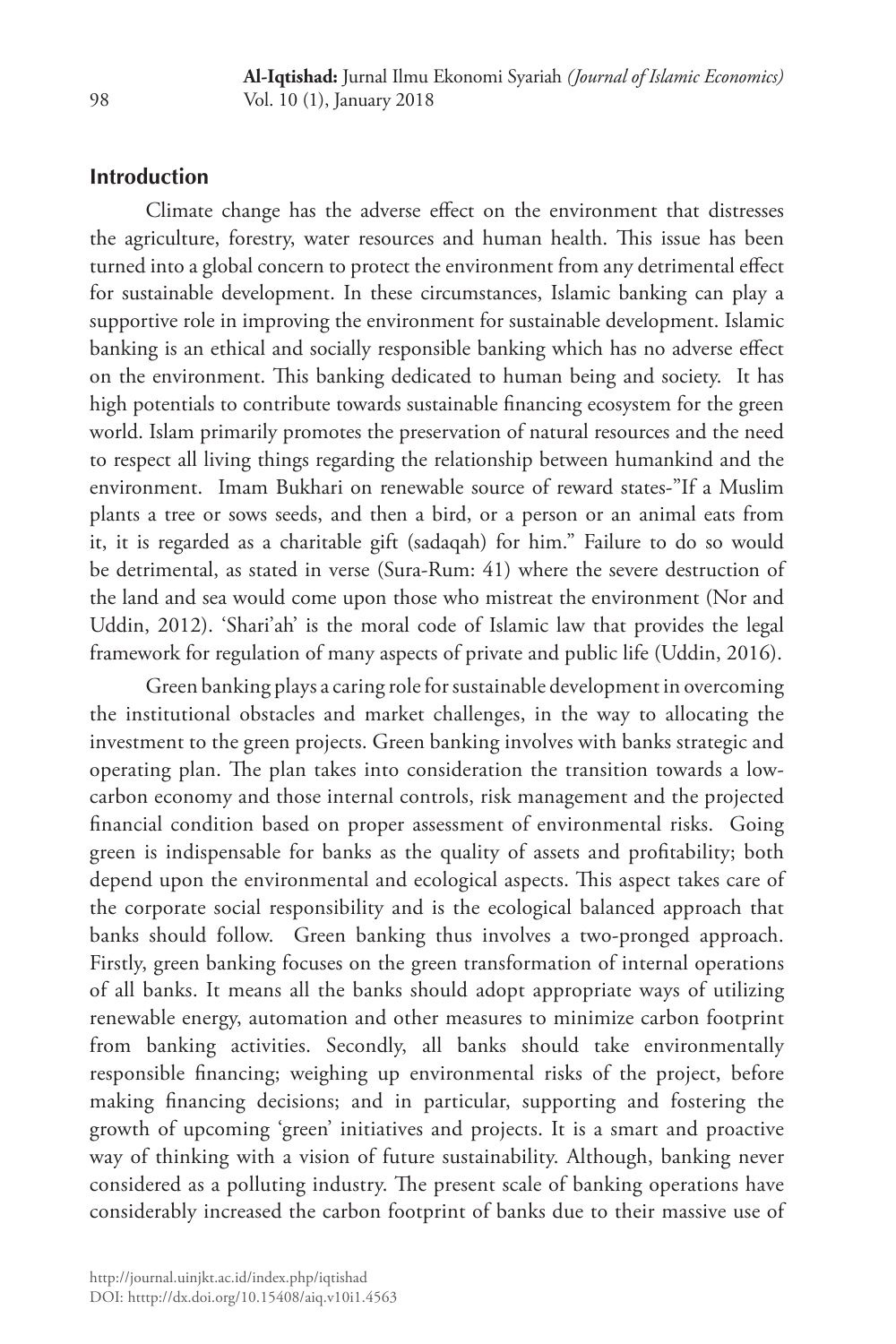energy (e.g., lighting, air conditioning, electronic/electrical equipment's, IT, etc.), high paper wastage, lack of green buildings, etc.

Therefore, banks should adopt technology, process, and products, which result in substantial reduction of their carbon footprint as well as develop a sustainable business. The paper discusses some of the main environmental challenges and risks to the banking sector and how can green banking be used to overcome these obstacles. The article also explores the ground of green banking from the practices of Islamic banking through the sufficient evidence of holy Quran and Hadith.

The issue of green banking has been a subject of significant concern for researchers and scholars in recent years. Such interest has carried about a lot of arguments on the subject, which led to numerous studies on it in the area of green banking over the years. The empirical researchers have provided mixed results between green banking and profitability for sustainable development. The present research has been done to determine the relationship between Islamic banking and green banking for sustainable development in developing countries and to examine the perception of managers and investors of sample banks. To establish the impact and clear understanding of the relationship between Islamic banking and green banking for sustainable development of a bank, the study has been undertaken by the researcher. These issues and the global debate on the nexus between green banking of Islamic banks and sustainable development raise two central questions. First, what is the relationship between Islamic banking and green banking will support the sustainable development of the bank? Second, under what state of affair is 'Shari'ah' compliance products consistent with green banking products? To answer these questions, the study undertaken.

This study explores why environmental sustainability is pertinent to green banking policy and regulation and shows how Islamic banks are using green banking products to meet sustainability challenges through internal bank operations and financial policy approaches that reflect their unique economic circumstances. The study suggests that Islamic banks have still further to go in using banking policy to promote the mobilization of green capital for investment and for mainstreaming environmental sustainability challenges into bank business strategies, governance, and regulatory practices. In this way, Green banking policy can more effectively support the economy's adaptation and transition to a more environmentally sustainable path. The paper is targeted to examine the 'Shari'ah' compliance products that reflect the green banking in operations and financing to support the sustainability of banks. The green banking helps the managers and bankers to control the actions at low-cost that enhance the profitability of the bank. The findings of the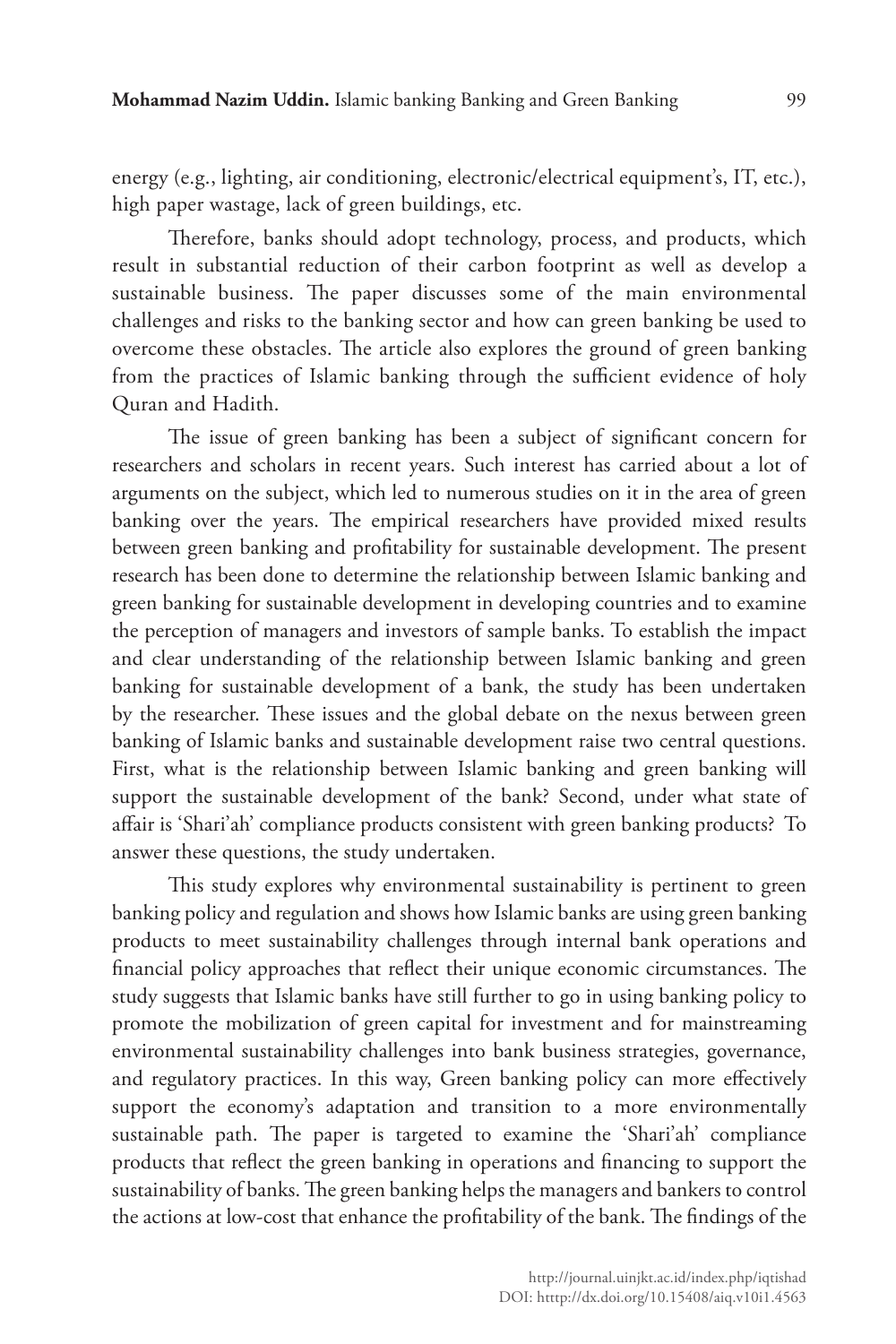study would be useful to the policymakers and regulators and academician to show why environmental challenges are relevant to banking policy.

#### **Literature Review**

The study discovers the relationship between Islamic banking and green banking in Bangladesh. Most of the previous researchers have conducted on the aspects of Green Banking practices in Bangladesh. A few studies were done on the relationship between Islamic banking and Green banking for sustainable development in Bangladesh. The research would contribute to the development of existing literature and covers the literature gaps. Jaman, et al. (2016) analyzes the bankers' perceptions of the green banking concept, its benefits, its complexities of execution, and its possible relationship with Islamic banking. This research is an empirical study of 48 Islamic bankers from 21 branches of seven Islamic banks located in Dhaka, Bangladesh employing structured questionnaires. The analysis revealed that several bankers perceived green banking as an environmental banking that helped to protect the environment despite its high adoption cost. Also, green banking and Islamic banking were viewed to be compatible and interlinked as Islam supports resource savings, cleanliness, ethics and social responsibility all of which are also the mottos of Green Banking.

Islam & Das (2013) stated that Green Banking is a new way of conducting the banking business through considering the hygienic environmental issue as well as corporate social responsibility (CSR). Nowadays, it is inevitable to practice green banking by banks because of globalization and to face the competition. The study concludes that green-banking practices in Bangladesh are not satisfactory at all. Millat et al. (2012) reported Bangladesh Bank had instructed all scheduled banks to formulate comprehensive policies for green lending and investment after rigorous and adequate analysis of environmental risks incorporating national environmental rules and acts. Uddin (2016) focused on the relationship between Islamic banking and green financing in Bangladesh. The study provides the evidence that the factors of green funding in Islamic banks are significantly following, but the amount of green financing is not sufficient relative to total financing. Most of the respondents are satisfied with the current green financing and green banking. Ullah (2012) studied on a very small sample of 4 banks. She observes that state-owned banks demonstrate nearly zero compliance with the GBG, continue to finance harmful projects, and have achieved little in introducing paperless banking while private banks have better agreement. Goyal & Joshi (2011) highlighted social and ethical issues such as social Banking, ethical Banking, green Banking and rural banking which facilitate the achievement of sustainable development of banking and finance.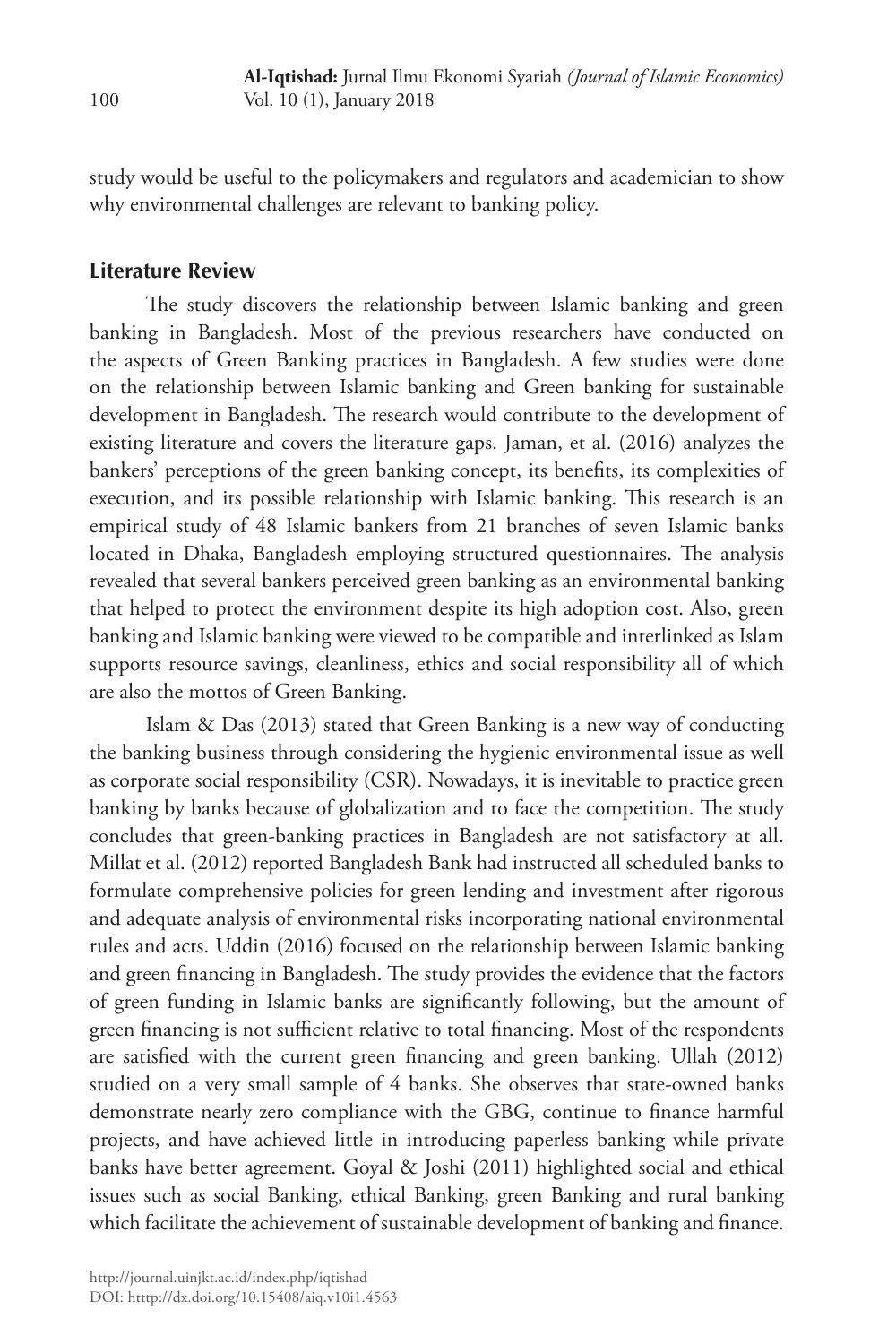They concluded that banks could act as a socially and ethically oriented organization by disbursement of the loan only to those organizations, which have environmental concerns. Rahman & Barua (2016) finds that performance of banks in Bangladesh GBG implementation is not very satisfactory.

Chaurasia (2014) studied on Green Banking practices in Indian Banks. The study found that there has not been many initiatives to practice the green banking in India. The study suggested that bank should go green and play a proactive role to take ecological aspects as part of their lending principle, which would force industries to go for mandated investment for environmental management, use of appropriate technologies and management systems. Green banking requires that the financial institutions should encourage projects which take care. First, sustainable development and use of natural renewable natural resources; Second, protection of human health, biodiversity, efficient production and use of energy, and; Third, pollution prevention and waste minimization, pollution controls (Biswas, 2011). Choudhury et al. (2014) encouraged the necessity of stakeholder's influences in green banking practice and recommends some indication for Government, the whole banking sector and for the business community. This literature review attempts to identify the gap in this study and improves this difference for the development of research. Shaumya and Arulrajah (2017) found that the green banking practices have the positive impact on bank's environmental performance.

Islamic banks involve in Islamic banking activities based on profit and loss sharing (PLS) system, rather than interest. These banks are socially responsible while providing finance and are monitored by expert bankers side by side guided by the 'Shariah' (Islamic law) Board. Islamic banks do not lend money to the tobacco industry, gambling industry, production of goods that damage physical or mental health or harmful to the environment or any product or service industry involve in unethical practices. These practices have proximity to the SRI (Socially Responsible Investment) of the western world. Islamic Bank is committed to establishing a socio-economic justice system where the public interest and social welfare give precedence over parochial individual interests. Islamic banks do not work to meet the illegitimate demands of insignificant number greedy people. These entities do not give priority only to financial gain and ignore other socioeconomic problems. The Bank aims to run in such a way that it doesn't have any negative impact either on society or the environment. The principles of the Bank based on 'Shari'ah' have a direct impact on how it invests and utilizes its resources. It does not finance enterprises that deal in morally questionable businesses like investments in tobacco, liquor, etc. The Bank attempts to maximize social welfare, reduce hazards, and protect the nature and any degradation in its operational areas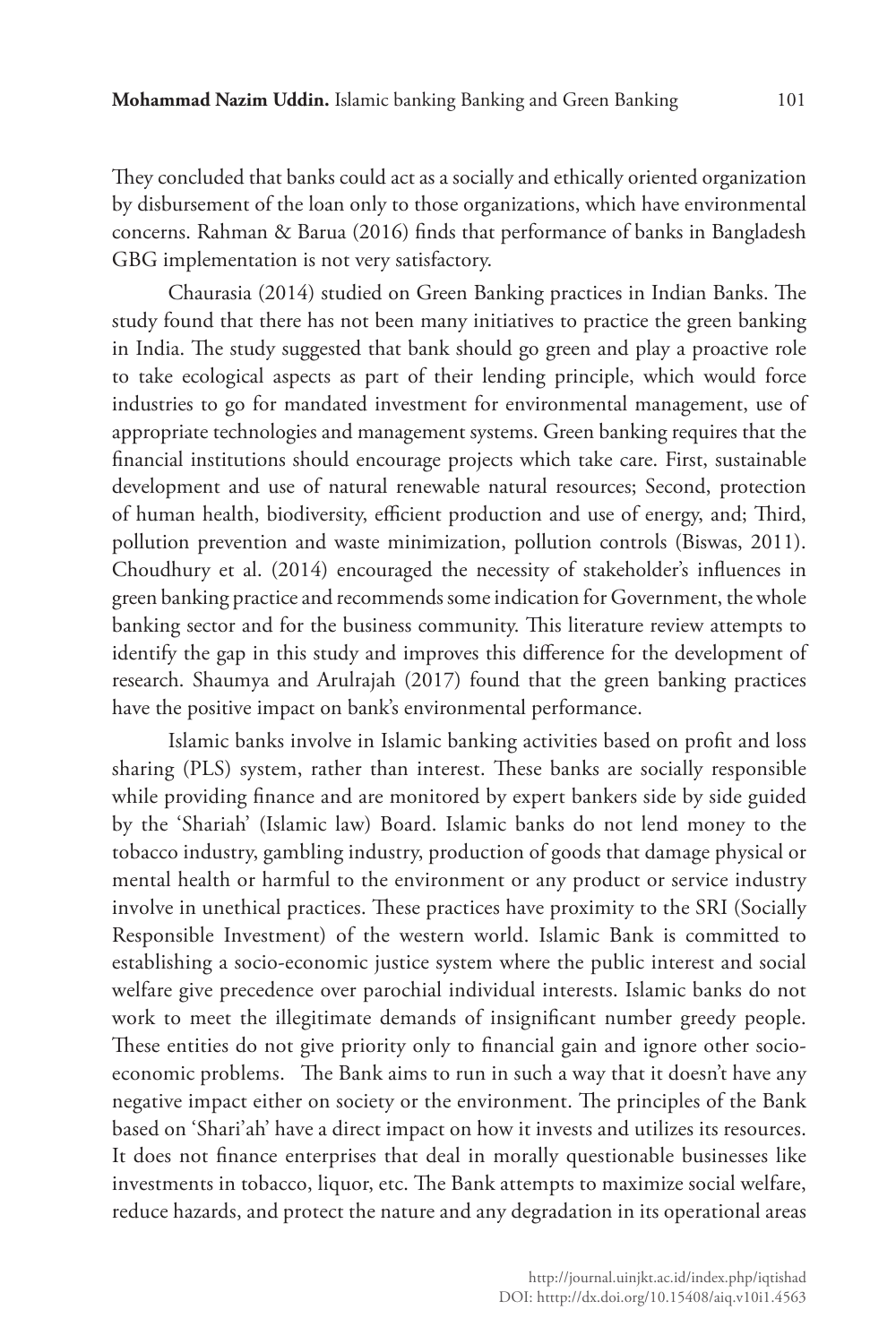and activities. Moreover, the Bank's core principle is the protection of resources for the future generation.

Islamic banking is green Banking. Green banking avoids paperwork to the optimum level and focuses on electronic transactions like the use of ATM, mobile banking, online banking, etc. for various banking transactions by the customers. Electronic transaction not only aids towards sustainability but also provides convenience to the customers as well as to the banks. Less paperwork means less cutting of trees. For implementing eco-friendly business, banks should adopt environmental standards of lending as it improves the asset quality of the banks (Tara et al., 2015). Islamic banks have no chance of participating in grey investments. It's a moral obligation for Islamic banks to adopt environment protection process in their every investment. Under the green banking activities, Islamic banks have ensured fuel-efficient electrical equipment, usage of solar panel, hundred percent online dependent internal communications. The green banking recognizes the environmental hazards caused by consumption of resources and release of waste from own business activities and aims to protect the environment through resource re-using and recycling as well as efficient use of energy and resources. Green banking aims to continually minimize the operational environmental impacts by monitoring environmental performance; setting improvement targets; and by implementing and evaluating environmental management program that saves energy and water, manages wastes, recycle materials, reduce business trips, and promote green procurement and provide a full range of e-banking services. The Bank adopts processes to assess the environmental and social risks and opportunities arising from its client's business activities and manages the Bank's exposure to reduce its carbon footprint on the environment according to Environmental Conservation Rules (ECR) 1997 and Environmental Risk Management (ERM).

The study attempted to recognize the relationship between green banking as the source of Islamic banking and sustainable development. Sustainable Development is the way of using the resources that not only meet the human needs of present and future generation but also preserve the environment (United Nations, 1987). Sustainable development aims at providing the economic advancement and progress while protecting the long-term value of the environment. It provides a framework for the integration of environmental policies and development strategies (United Nations General Assembly, 1987). The field of sustainable development comprises of three constituents: environmental sustainability, economic sustainability, and socio-economic sustainability. Sustainable banking as per the United Nations Environment Programme Finance Initiative (UNEP-FI, 2007) defined as "the process by which the banks consider the impact of their various operational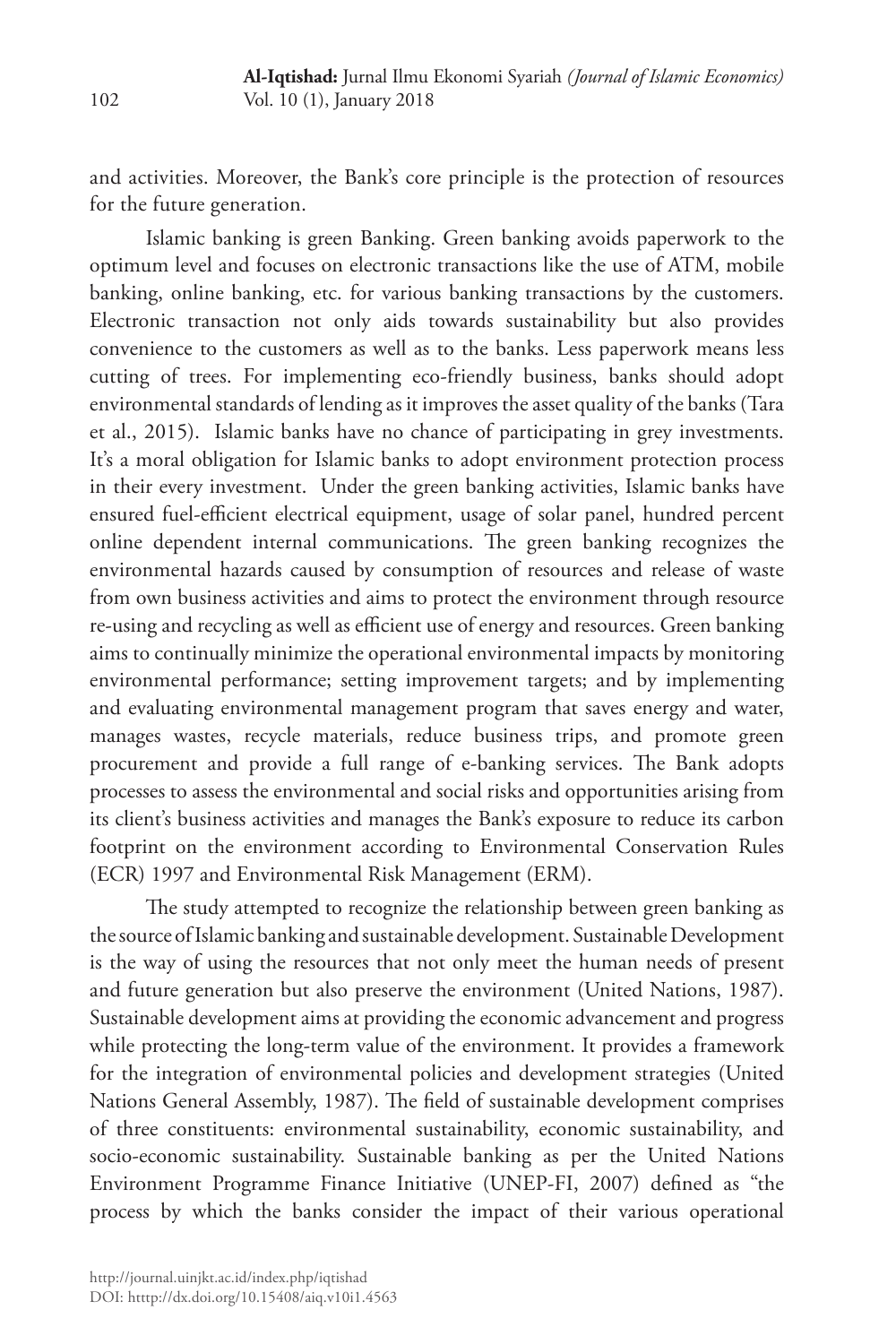activities and their products and services for meeting the needs of the current as well as the future generations." The green banking plays a pioneering role in the era of banking to meet the objectives of sustainable development. The definition of Islamic banking, green banking and sustainable development provide a clear understanding of developing the framework of their integrated relationship. The goal of sustainable development would not attain without using the Islamic based banking. The Islamic banking provides a moral obligation to practice the green banking in the modern banking world.

Hypotheses: The below hypothesis have suggested based on the theoretical framework and research objectives:

- $H_{01}$ : There is a significant relationship between Islamic banking and green banking.
- $H_{01}$ : There is a significant relationship between Islamic banking and sustainable development.
- $H_{01}$ : There is a significant relationship between green banking and sustainable development.

#### **Method**

The study is qualitative research and based on both primary and secondary data. Primary data have collected through questionnaire method. The target populations of this study are investors, executives, and managers of Islamic banks in Bangladesh. There are full-fledged eight Islamic banks in Bangladesh namely; Islami Bank Bangladesh Limited, Al-Arafa Islami Bank Limited, Social Islami Bank Limited, Exim. Bank Limited, Shahjalal Islami Bank Limited, First Security Islami Bank Limited, ICB Islami Bank Limited, and Union Bank Limited. The union bank has not been taken into consideration as sample due to newly established in 2013. The study has made six branches of each bank from 7 Islamic banks located in Chittagong and Dhaka. The main reason for selecting two districts are capital districts and convenient to researcher himself. The total sample is 126 respondents of which 42 bank officials and 84 investors selected for interviewing from 42 branches of 7 Islamic banks in Chittagong and Dhaka equally.

It was decided to allocate one questionnaire to each official of each branch, and two questionnaires were given two customers of each branch of selected samples. Given the limited resources and time at the disposal, all the branches and all investors could not investigate. Secondary data and information relevant to this study have collected from available publications including journals, articles, the website of Bangladesh bank, Studies conducted by various donor and development agencies such as UNDP, Environmental organizations, World Bank, and NGOs. Data and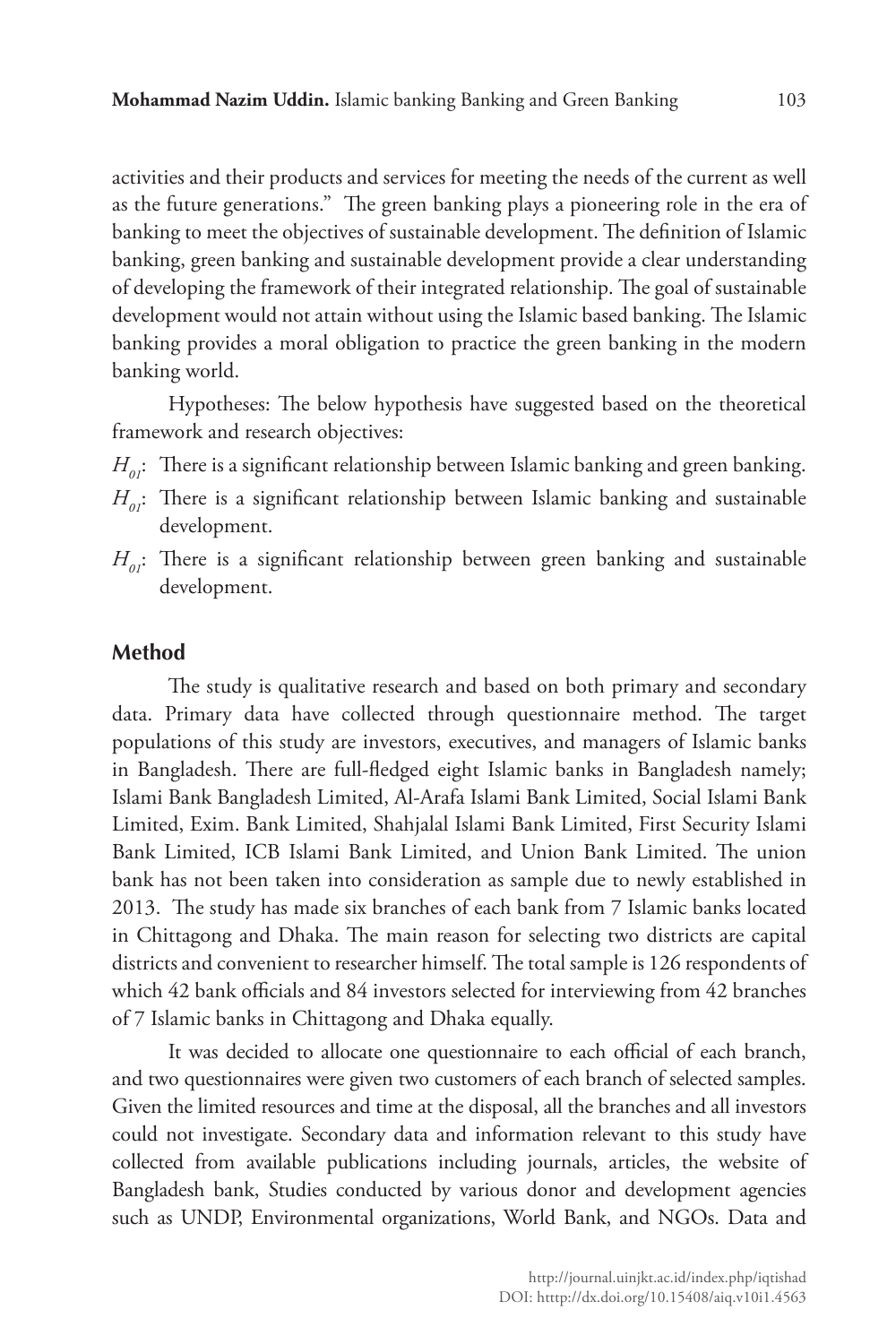information thus collected have been processed manually as well as through a personal computer. Descriptive statistics such as 5-point Likert scale, average, and percentage, have been used in this study to analyze the data for the validity of findings. The results of the survey have been analyzed critically to make the review more informative, useful and acceptable to the readers, academicians, policymakers, and those people who are devoted to protect the environment and develop the friendly environment in developing countries as well Bangladesh as a whole.

# **Result and Discussion**

The study has been directed to examine the relationship between Islamic banking and green banking for sustainable development. The study tries to explore the views of management of Islamic banks towards green banking in Bangladesh. Islam pressures on the necessity and significance of environmental protection, i.e., living in harmony with nature, achieving sustainable development, enriching life on earth, and making the best use of available resources (Jaman et al., 2016). In the Quran, it is declared that Men are the superior living being, Asraful Makhlukat, (Surah Bani Israil, 17:70, Surah al-Baqarah, 2:29 & Surah Jathiyah, 45:13) in the planet and have endowed with a sense of moral insight (Surah ash-Shams, 91:7 - 8). Their relationship to the earth is seen as that of custodian (Surah Hud, 11:61) (Mutahhari, 2014). The message of Islam is that the relationship between the Allah and men is as significant as the care of the environment and natural resources. Therefore, the perception of management of 'Shari'ah' based banks about green banking has analyzed as follows.

|                 | Frequency      | Percentage |
|-----------------|----------------|------------|
| Male            | 35             | 83%        |
| Female          | 7              | 17%        |
| Below -30       | 6              | 14%        |
| 30-45           | 28             | 67%        |
| $45 - 60$       | 8              | 19%        |
| Single          | $\overline{9}$ | 21%        |
| Married         | 33             | 79%        |
| Graduation      | $\overline{0}$ | $0\%$      |
| Post-graduation | 42             | 100%       |
| Executive       | 32             | 76%        |
| Manager         | 10             | 24%        |
|                 |                |            |

Table 1. Demographic Information of the of the Respondent

Source: Field investigation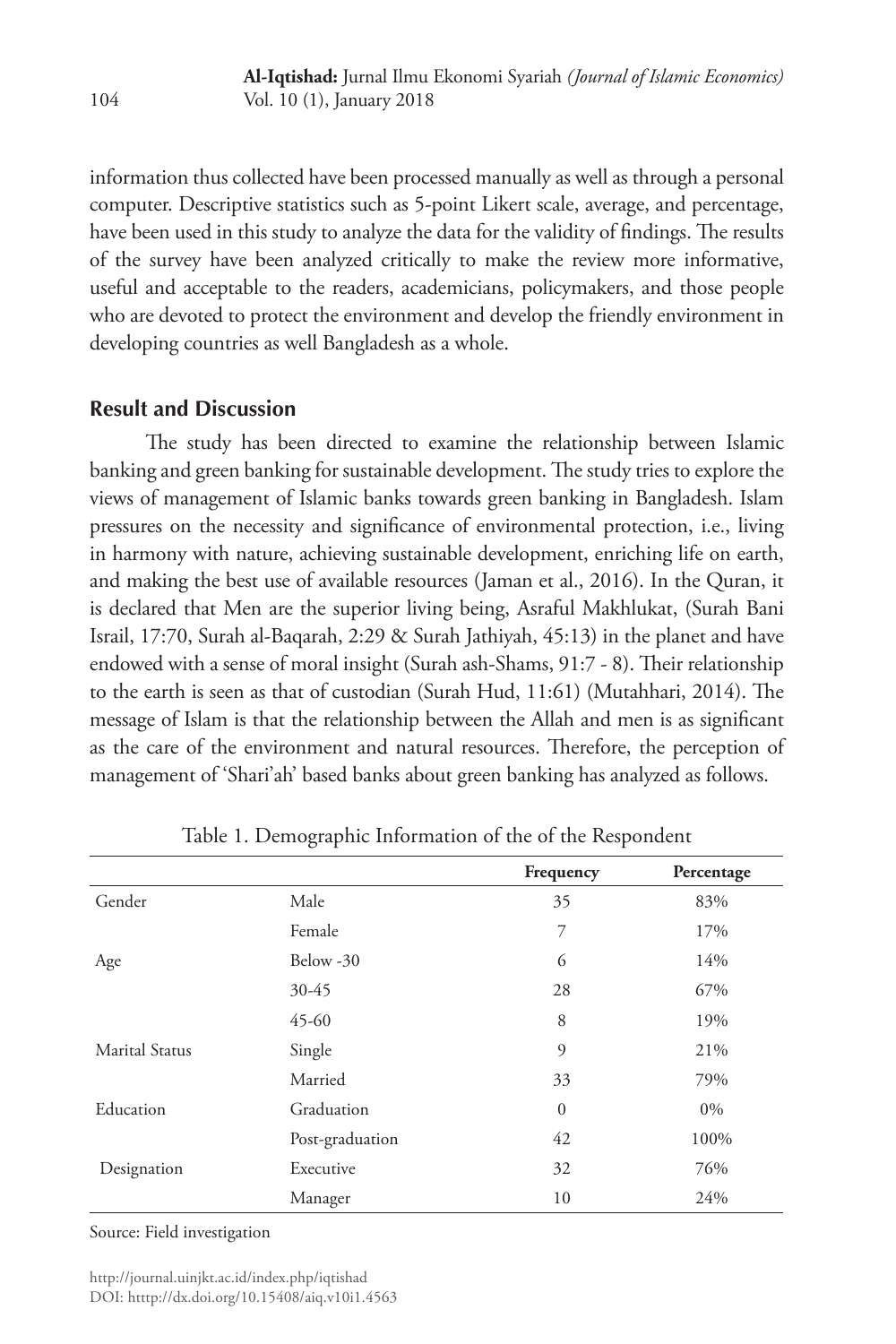In the questionnaire, there is a section concerning demographic profile to attain the information reliability of the study. The demographic information is related to the respondents' gender, age, marital status, education and other factors might influence their perception. The demographic data has presented the form of Table 1. Table 1 indicates that 83 percent of the respondents were male and 17 percent of the respondents are female in the study. Out of the total respondents, 14 percent of the respondents were below 30, 67 percent of respondents were between 30 and 45 and 19 percent of respondents were between 45 and 60 years range. 21 percent of respondents were single, while married accounted for 79 percent. A large number of percentage (76%) were executive level followed, maximum of them were the top executive and remaining of the respondents are branch level managers.

This question consisting of 8 sub-questions designed to test the green banking environment of Islamic banking. These issues have been presented to the respondents to explore their opinion about the components of green banking environment in Islamic banking. The green banking preparation of Islamic banking presents in Table 2.

|                                                                 |      | Response       |
|-----------------------------------------------------------------|------|----------------|
| Queries                                                         | Yes  | N <sub>o</sub> |
| The bank has a separate green banking cell                      | 100% | $0\%$          |
| Do you have the knowledge of green banking                      | 92%  | 8%             |
| Have you participated training program on green banking         | 95%  | 05%            |
| Your bank arranges green awareness program                      | 82%  | 18%            |
| The bank having any fund only for green banking                 | 78%  | 22%            |
| The bank has any climate change risk fund                       | 62%  | 38%            |
| Is there any conflict between green banking and Islamic banking | 100% | $0\%$          |

Table 2. Pre-conditions of green banking environment in Islamic banks

Source: Field investigation.

The study has examined the scenario of green banking in Islamic banks of Bangladesh. Most of the Islamic banks have developed green banking environment within internal and external premises of the banks. The respondents provided an opinion that their banks separate green banking cell, awareness programs, training programs, green banking fund, and risk fund. They also answered that there is no conflict between Islamic banks and green banking. Islamic banking is a green banking. Finally, it can be concluded that shari'ah based banks have good green banking environment in Bangladesh.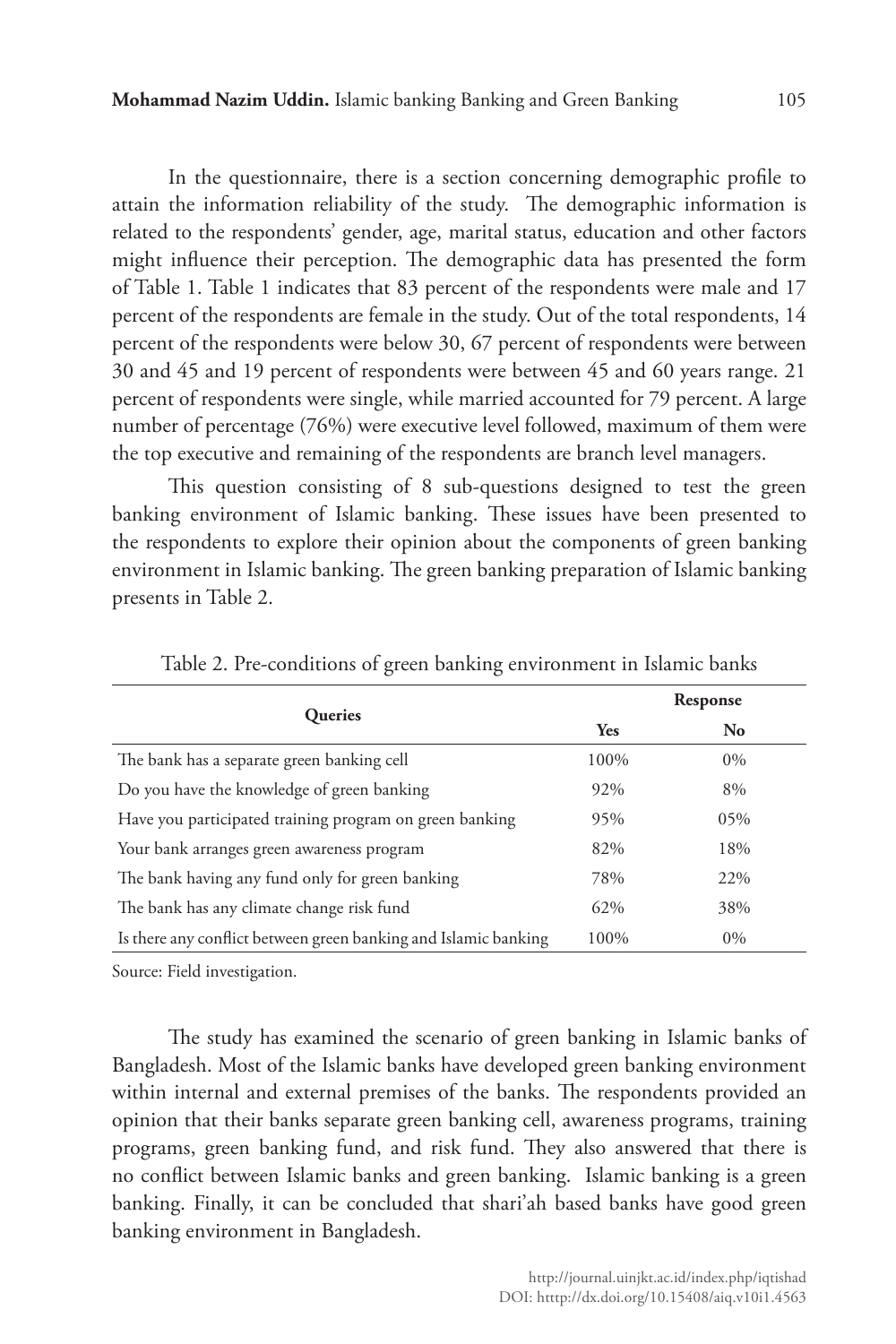All participated respondents felt that green banking philosophy is very conducive to the 'Shari'ah' compliance. Green banking as a part of Islamic banking was highly correlated with each other.

Table 3. Relationship between Green banking and Islamic banking

|                                                                     | Response |       |  |  |
|---------------------------------------------------------------------|----------|-------|--|--|
| <b>Statement</b>                                                    | Yes      |       |  |  |
| Does green banking philosophy is conducive for shari'ah compliance? | 100%     | $0\%$ |  |  |
| _ _                                                                 |          |       |  |  |

Source: Field Investigation

The study has been conducted on the views of managers to examine the practices of green banking in house. The result of survey has been highlighted in the Table 4.

| <b>Statements</b>                            | 1   | 2  | 3              | 4  | 5 | Total | Mean | Rank           |
|----------------------------------------------|-----|----|----------------|----|---|-------|------|----------------|
| Green office guide                           | 60  | 60 | 21             | 16 |   | 157   | 3.74 | 9              |
| Green training and awareness<br>program      | 100 | 60 | 21             |    |   | 181   | 4.31 | 5              |
| E-banking in operational activities          | 150 | 40 | 6              |    |   | 196   | 4.67 | 1              |
| On-line banking in operational<br>activities | 125 | 40 | 21             |    |   | 186   | 4.43 | $\overline{2}$ |
| On-line advertisement                        | 50  | 60 | 24             | 18 |   | 152   | 3.62 | 10             |
| Waste management                             | 90  | 56 | 18             |    | 4 | 168   | 4.00 | 7              |
| Energy & water savings                       | 110 | 60 | 15             |    |   | 185   | 4.41 | 3              |
| Paper consumption                            | 105 | 64 | $\overline{9}$ | 4  |   | 182   | 4.33 | 4              |
| Renewable energy savings                     | 85  | 72 | 21             |    |   | 178   | 4.24 | 6              |
| Green travel                                 | 60  | 64 | 42             |    |   | 166   | 3.95 | 8              |

Table 4. Green banking practices in Islamic banks

Source: Field investigation

Table 4 indicates the priority of green banking practices in the house of Islamic banking. Respondents of the study felt that they are using e-banking in operational activities of office management within the bank which is ranked by 01. The most of respondents agreed that they have connected with online banking in their banking operations that are rated by 03. The respondents also revealed that they are very

106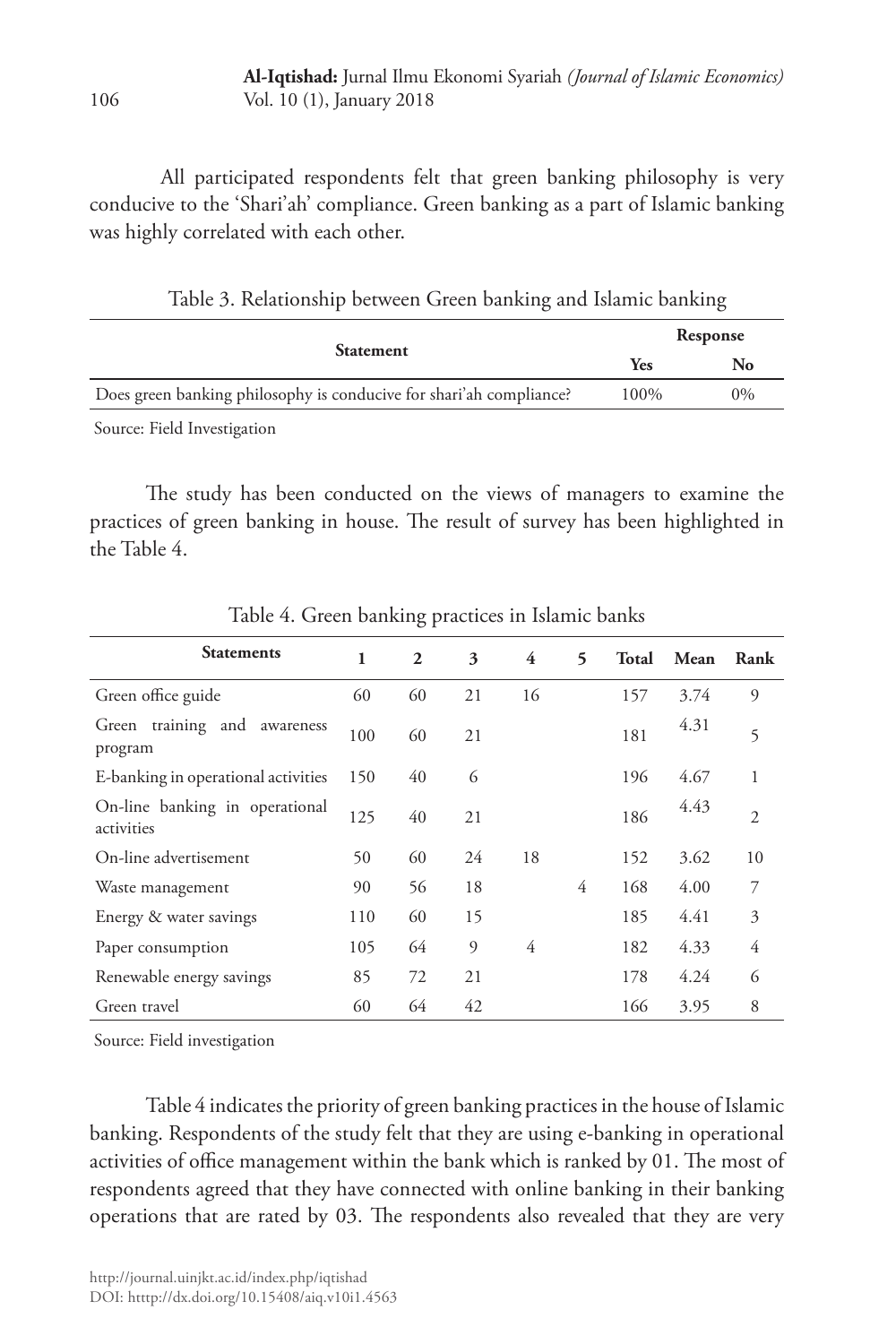conscious in saving the water and energy in the premises of banking activities, which ranked as 03. A significant number of respondents reported that they are working in the office with paper consumption, which is listed 04. The respondents opined that the banks had arranged some green training and awareness programs to perform the green work in the premises of bank that is ranked by 05. The Islamic banks are using renewable energy savings to operate the banks at minimum cost that is rated 06. The respondents stated that demand management, reuse, and recycling are the indicative methods of reducing solid waste, which ranked as 07. Reporting from the respondents that Islamic banks always encourage the officials to choose green approaches for any business travel, which reduce environmental impact, which is ranked by 08. A good number of respondents stated that Islamic banks routinely provide green office guide to take care of green banking that classified as 09. Some respondents recommended that they give the online based advertise because of cost savings and area coverage. The mean score of all components of green banking is higher than 3.0, which means the usage of green banking in Islamic banking.

The study investigates the practices of components of green banking by reconnoitering the views of bankers. Most of the bankers do believe that green banking is the Islamic banking and other parts are the associate of green banking. Though green banking (environment-friendly banking, ethical banking or sustainable banking) can defined in some ways, in a broader perspective, it is the environment-friendly banking practices that promote their customers to reduce the carbon footprint through their banking activities (Tara et al., 2015). The opinions of bankers are highlighted herewith in Table 5.

| <b>Statements</b>              |     | 2  | 3  | 4 | 5 |     | Total Mean Rank |     |
|--------------------------------|-----|----|----|---|---|-----|-----------------|-----|
| Environmental friendly banking | 120 | 60 | 9  |   |   | 189 | 4.50            |     |
| Sustainable banking            | 105 | 64 | 15 |   |   | 184 | 4.38            | 3.5 |
| Social responsible banking     | 100 | 64 | 18 |   |   | 182 | 4.33            | 5   |
| Ethical banking                | 95  | 80 | 9  |   |   | 184 | 4.38            | 3.5 |
| Economy banking                | 95  | 84 | 6  |   |   | 185 | 4.40            | 2   |

Table 5. Management perception on the usage of components of Green banking in Islamic banking

Source: Field investigation

Table 5 describes the management perception of practices of components of green banking in Islamic banks. The most of respondents reported that they do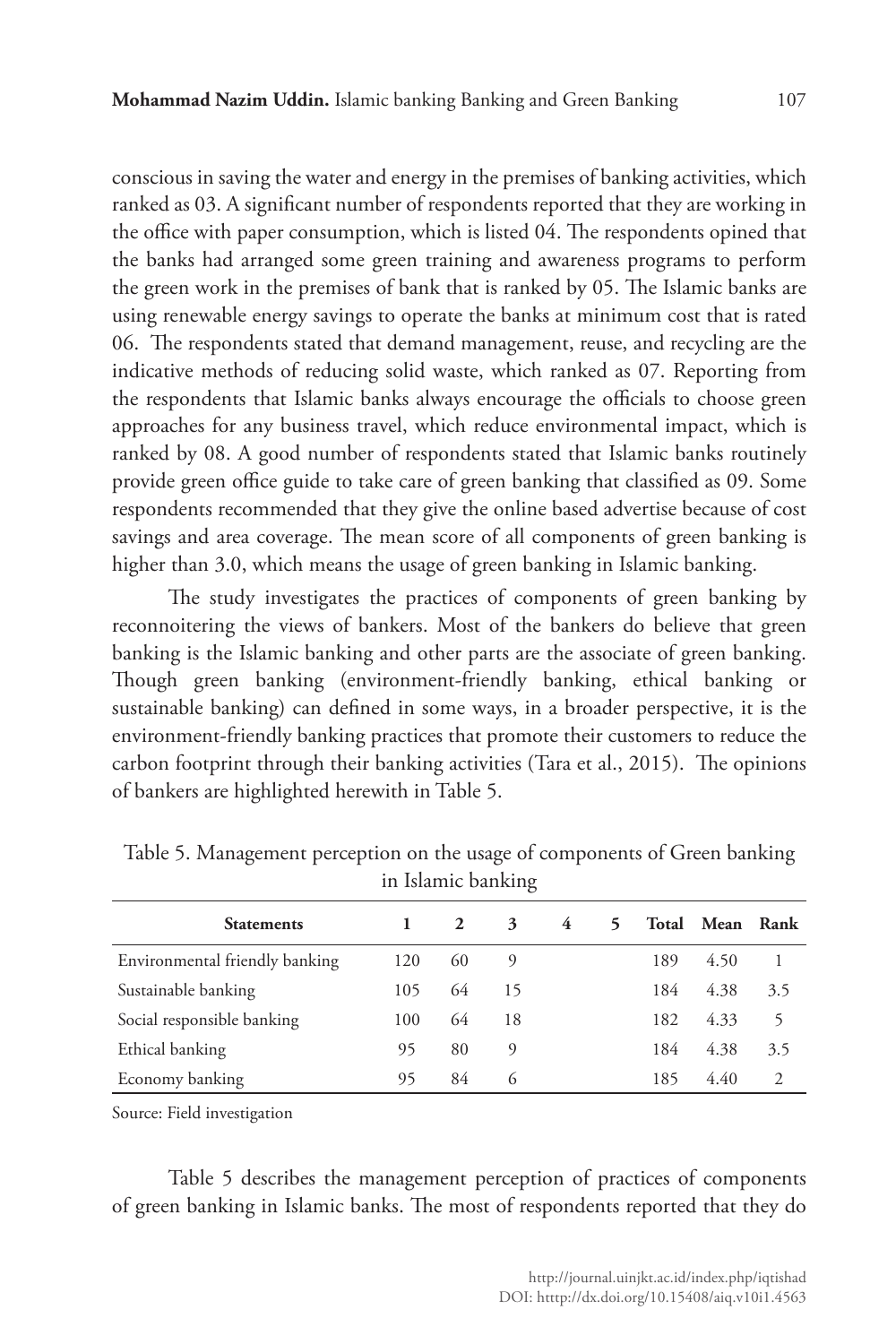practice the environmental banking, economy banking, sustainable banking, ethical banking and social responsibility banking in their operations. The score of green components highly correlated with each other. It is clear that Islamic banking is green and sustainable banking, which also tested from the previous study. Green banking defined as Shariah-based banking and sustainable banking in a very cheap manner (Masukujjaman, et al., 2016).

The following factors have to be considered before making the investment decision. These factors will develop green investment climate. The study tries to identify the views of management concerning the green factors of investment. The opinions of management have inserted in Table 6.

| <b>Statements</b>                                         | 1   | $\mathbf{2}$ | 3  | 4              | $\overline{\phantom{0}}$ | Total | Mean | Rank         |
|-----------------------------------------------------------|-----|--------------|----|----------------|--------------------------|-------|------|--------------|
| Cleaning and hygienic business<br>environment             | 105 | 68           | 9  | $\overline{2}$ |                          | 184   | 4.38 | 4            |
| Green factory buildings                                   | 110 | 56           | 12 | 4              |                          | 182   | 4.33 | 5.5          |
| Reforestation around the factory                          | 85  | 84           |    | 8              |                          | 177   | 4.21 | 9            |
| Installation of solar penal on the roof<br>of the factory | 110 | 64           | 12 |                |                          | 186   | 4.42 | 3            |
| Using the high mileage vehicles                           | 50  | 52           | 24 | 20             | $\mathbf{1}$             | 147   | 3.50 | 14           |
| Reducing the sound pollution                              | 115 | 60           | 12 |                |                          | 187   | 4.45 | 2            |
| Video conference instead of physical<br>meeting           | 70  | 48           | 36 |                | 4                        | 158   | 3.76 | 12.5         |
| Water contamination                                       | 95  | 68           | 18 |                |                          | 181   | 4.31 | 7            |
| Soil contamination                                        | 80  | 40           | 24 | 12             | $\overline{2}$           | 158   | 3.76 | 12.5         |
| Air pollution                                             | 100 | 72           | 6  | 4              |                          | 182   | 4.33 | 5.5          |
| Energy savings                                            | 125 | 48           | 15 |                |                          | 188   | 4.48 | $\mathbf{1}$ |
| Tree plantations                                          | 90  | 80           | 6  | 4              |                          | 180   | 4.29 | 8            |
| Production of green products                              | 75  | 52           | 30 | 4              | $\overline{2}$           | 163   | 3.89 | 11           |
| Reduction of carbon                                       | 90  | 68           | 9  | 4              | $\overline{2}$           | 173   | 4.11 | 10           |

Table 6. Management perception towards investment climate before investment decision

Source: Field investigation

The study investigates to explore the management views regarding green business environment before the investment decision. The green investment climate is pre-requisite for green investment. The management should scrutinize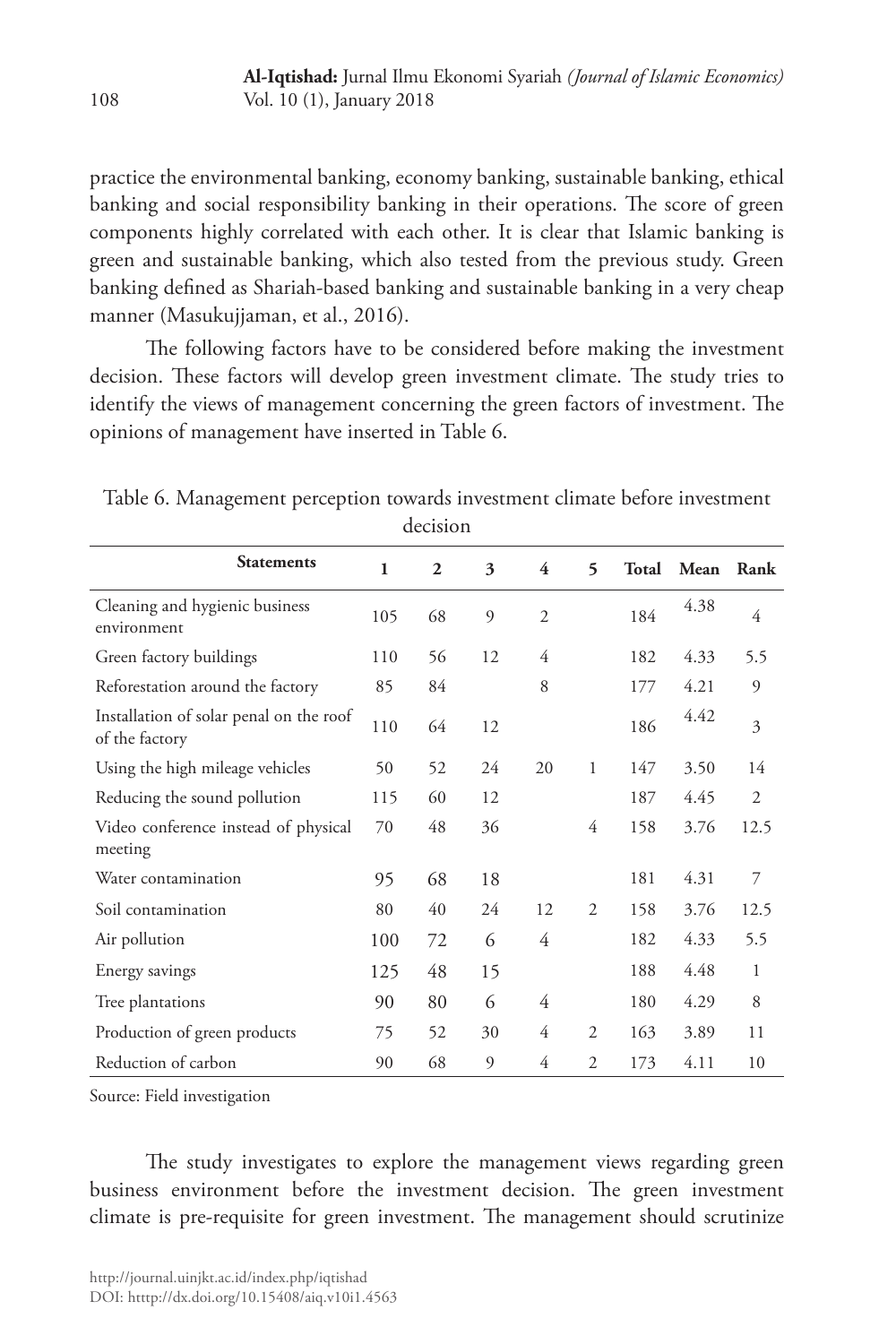the environmental factors before an investment decision. The average value of the ranking method is more than 4.0 and a few values are less than 4. This result proves that Islamic banks are considered the components of investment climates in most cases. The most of respondents agreed that they ensure green environment factors before the investment decision.

Green Investments (finance) implies the financial services to the businesses and projects that help prevent deterioration of the environment as well as which are not harmful to the environment.

| <b>Statements</b>                               | $\mathbf{1}$ | $\overline{2}$ | 3              | 4              | 5              | Total | Mean | Rank           |
|-------------------------------------------------|--------------|----------------|----------------|----------------|----------------|-------|------|----------------|
| Projects having zig zag kiln and<br>tunnel kiln | 120          | 60             | 9              |                |                | 189   | 4.50 | 1              |
| Projects having ETP                             | 115          | 56             | $\mathfrak{g}$ | 4              |                | 184   | 4.38 | $\overline{2}$ |
| Waste and hazards disposal plant                | 110          | 52             | 15             | 4              |                | 181   | 4.31 | 4              |
| Waste battery recycling plant                   | 105          | 48             | 15             | 6              | 1              | 175   | 4.17 | 6.5            |
| Waste paper recycling plant                     | 95           | 52             | 24             | $\overline{2}$ | 1              | 174   | 4.14 | 8.5            |
| PET bottle recycling plant                      | 100          | 56             | 6              | 6              | $\overline{c}$ | 170   | 4.05 | 11             |
| Solar system                                    | 90           | 72             | 12             | 4              |                | 178   | 4.24 | 5              |
| Bio fertilizer plant                            | 85           | 52             | 30             | $\overline{4}$ |                | 171   | 4.07 | 10             |
| Bio gas                                         | 95           | 48             | 27             | 4              |                | 174   | 4.14 | 8.5            |
| Energy saving bulbs production<br>plant         | 85           | 64             | 9              | 8              | $\overline{c}$ | 160   | 3.81 | 12             |
| Clean water supply projects                     | 95           | 60             | 12             | 8              |                | 175   | 4.17 | 6.5            |
| Green loans                                     | 115          | 48             | 15             | 4              |                | 182   | 4.33 | 3              |
| others                                          | 50           | 44             | 27             | 20             | $\overline{2}$ | 143   | 3.40 | 13             |

Table 7. Management perception on green products towards green investment

Source: Field investigation

The study was conducted to explore the management views on various green products regarding investment. The study tests the investment premises of Islamic banks in Bangladesh and found that most of the Islamic banks made their investment in green products. The results of the survey explored the score more than 4 and less than 4. It is clear that Islamic banks attempted to invest their funds in green products and services. The findings of this study are significant which exceed the average score.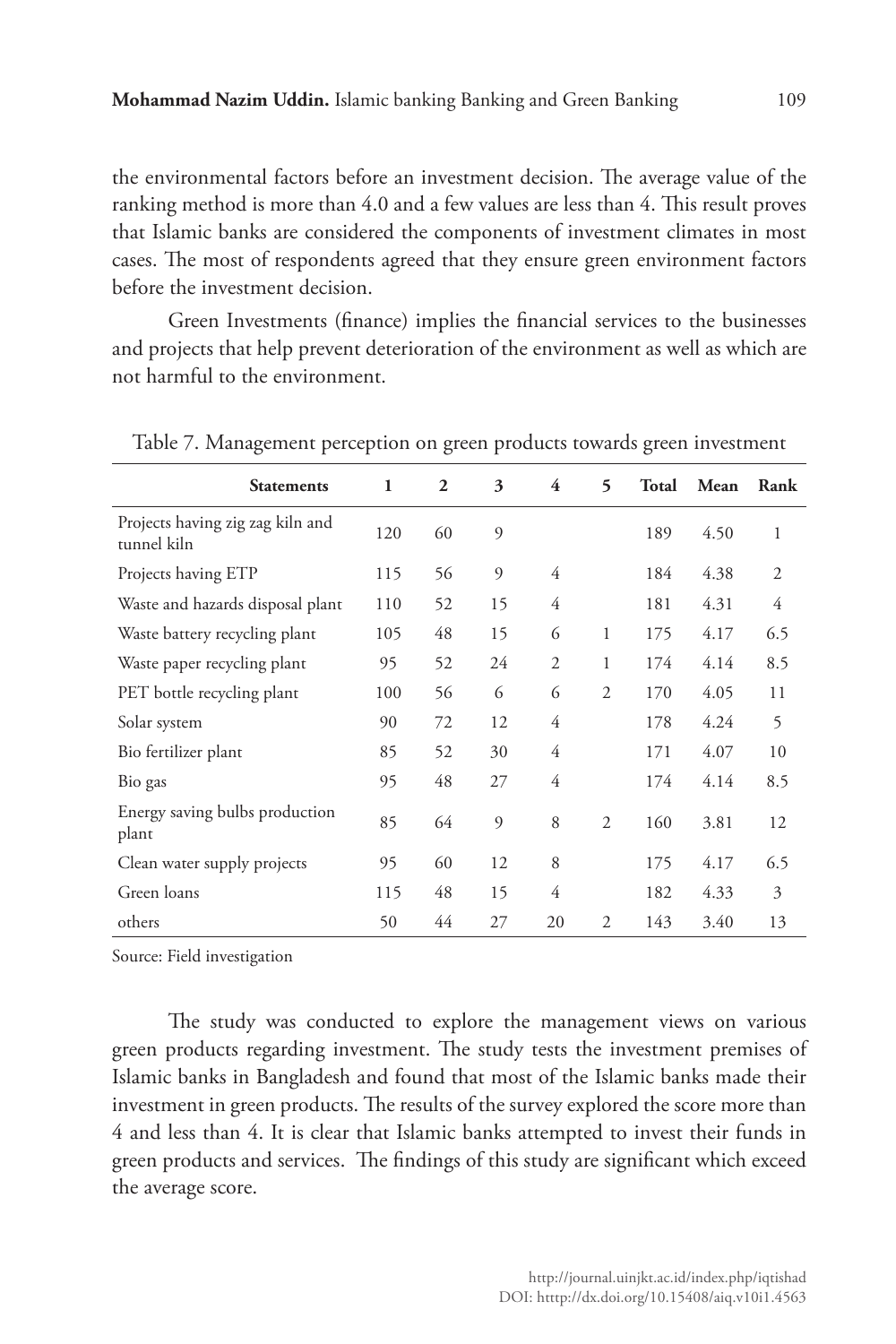|                                                      |            | Response |
|------------------------------------------------------|------------|----------|
| <b>Statements</b>                                    | <b>Yes</b> | No       |
| Have you heard the concept of green?                 | 100%       | 0%       |
| Do you like the green society?                       | 97%        | 3%       |
| Do you think going green is costly?                  | 14%        | 86%      |
| Are you aware about environmental risk?              | 87%        | 13%      |
| Green society is related to sustainable development? | 91%        | 9%       |

Table 8. Investor's Perception Towards Green Conception for Green Investment

(Note: Percentage exceeds 100 because respondents mentioned more than one factor) Source: Field investigation.

The questions in Table 8 were presented to the investors of Islamic banking to identify the green awareness in the investment arena. The study places these issues to explore the green message from the investors. These questions are essential if the investors not introduced and realized with the green concept then they would not feel cordial to execute the green investment. The study provided very significant result in this regard because most of the investors are interested in green investment.

Table 9. Terms and conditions of green financing contract to investors

| <b>Statements</b>        | Frequency | Percentage |
|--------------------------|-----------|------------|
| Shari'ah compliance      | 84        | 100%       |
| Environmental compliance | 84        | 100%       |
| Green Mortgage           | 78        | 93%        |
| Cost of finance          | 70        | 83%        |
| Duration of investment   | n.a.      | n.a.       |

(Note: Percentage exceeds 100 because respondents mentioned more than one factor)

The questions were asked to investors to take into consideration which aspects of investment given preference in providing investment to investors. 100 percent of respondents agreed that bank provides investment to ensure the 'Sharia's' compliance and protection of the environment during the investment period. 93 percent of respondents opined that banks inspect the green mortgage that provides the security of investment and protect the environment also. 83 percent of respondents appeared that Islamic banks consider the cost of financing in giving the investment.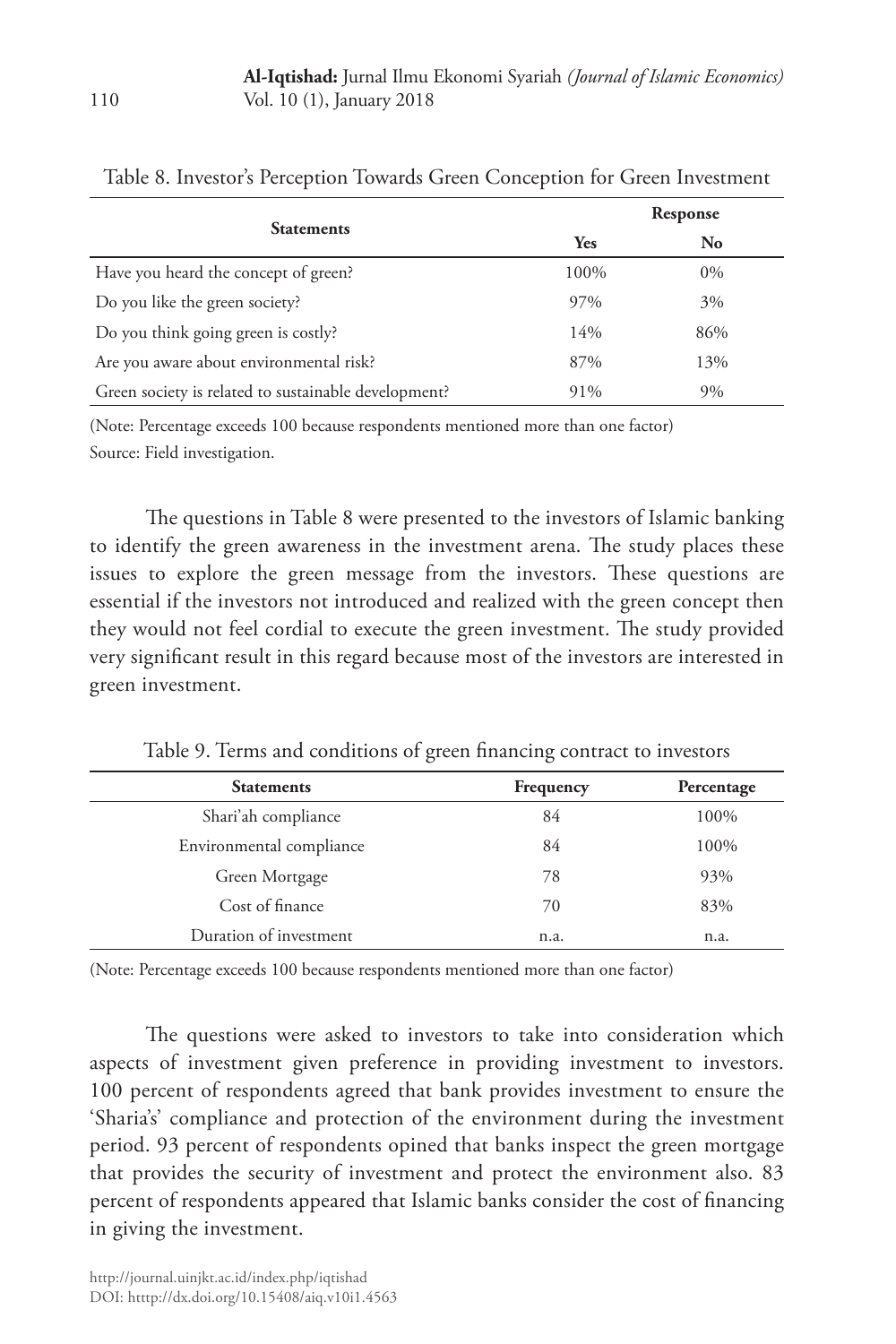| in Bangiadesh                                             |     |              |    |    |                |              |      |                |  |
|-----------------------------------------------------------|-----|--------------|----|----|----------------|--------------|------|----------------|--|
| <b>Statements</b>                                         | 1   | $\mathbf{2}$ | 3  | 4  | 5              | <b>Total</b> | Mean | Rank           |  |
| Cleaning and hygienic business<br>environment             | 300 | 60           | 15 | 8  |                | 383          | 4.56 | 1              |  |
| Green factory buildings                                   | 250 | 80           | 30 | 8  |                | 368          | 4.38 | 3              |  |
| Reforestation around the factory                          | 285 | 68           | 15 | 10 |                | 378          | 4.50 | $\overline{2}$ |  |
| Installation of solar penal on the<br>roof of the factory | 245 | 84           | 21 | 14 |                | 364          | 4.33 | 4.5            |  |
| Using the high mileage vehicles                           | 150 | 94           | 75 | 10 |                | 329          | 3.92 | 12             |  |
| Reducing the sound pollution                              | 205 | 56           | 72 | 8  | 1              | 342          | 4.07 | 10             |  |
| Water contamination                                       | 240 | 64           | 48 | 8  |                | 360          | 4.29 | 6              |  |
| Soil contamination                                        | 215 | 72           | 57 | 4  | $\overline{c}$ | 350          | 4.17 | 8              |  |
| Air pollution                                             | 160 | 88           | 60 | 20 |                | 328          | 3.90 | 13             |  |
| Energy savings                                            | 240 | 72           | 30 | 16 |                | 358          | 4.26 | 7              |  |
| Tree plantations                                          | 245 | 76           | 33 | 10 |                | 364          | 4.33 | 4.5            |  |
| Production of green products                              | 190 | 104          | 45 | 10 |                | 349          | 4.15 | 9              |  |
| Reduction of carbon                                       | 155 | 84           | 51 | 44 | 4              | 338          | 4.02 | 11             |  |

Table 10. Investor's Perception Towards Environmental Factors of Investment in Bangladesh

Source: Field investigation.

The study investigates to explore the investor's views regarding the green business environment in the business premises. Green banking provides a foundation of environmental protection that would be protected by Islamic banks through investment. It is evident from the study that Islamic banks conducted investment activities ensuring the environmental act. The result proved that Islamic banks provided investment considering the environmental factors. The mean score of each element is more than one, which confirmed that the effect is significant.

The study was conducted to explore the investor's views on various green products regarding investment. All sharia's based banks invested in green investment products and services, which found from above study. The average score of investments is higher than 4.0, and only two scores are less than 4.0. The results prove that Islamic banks carried out investment activities with environment protection maintaining the sharia's compliance.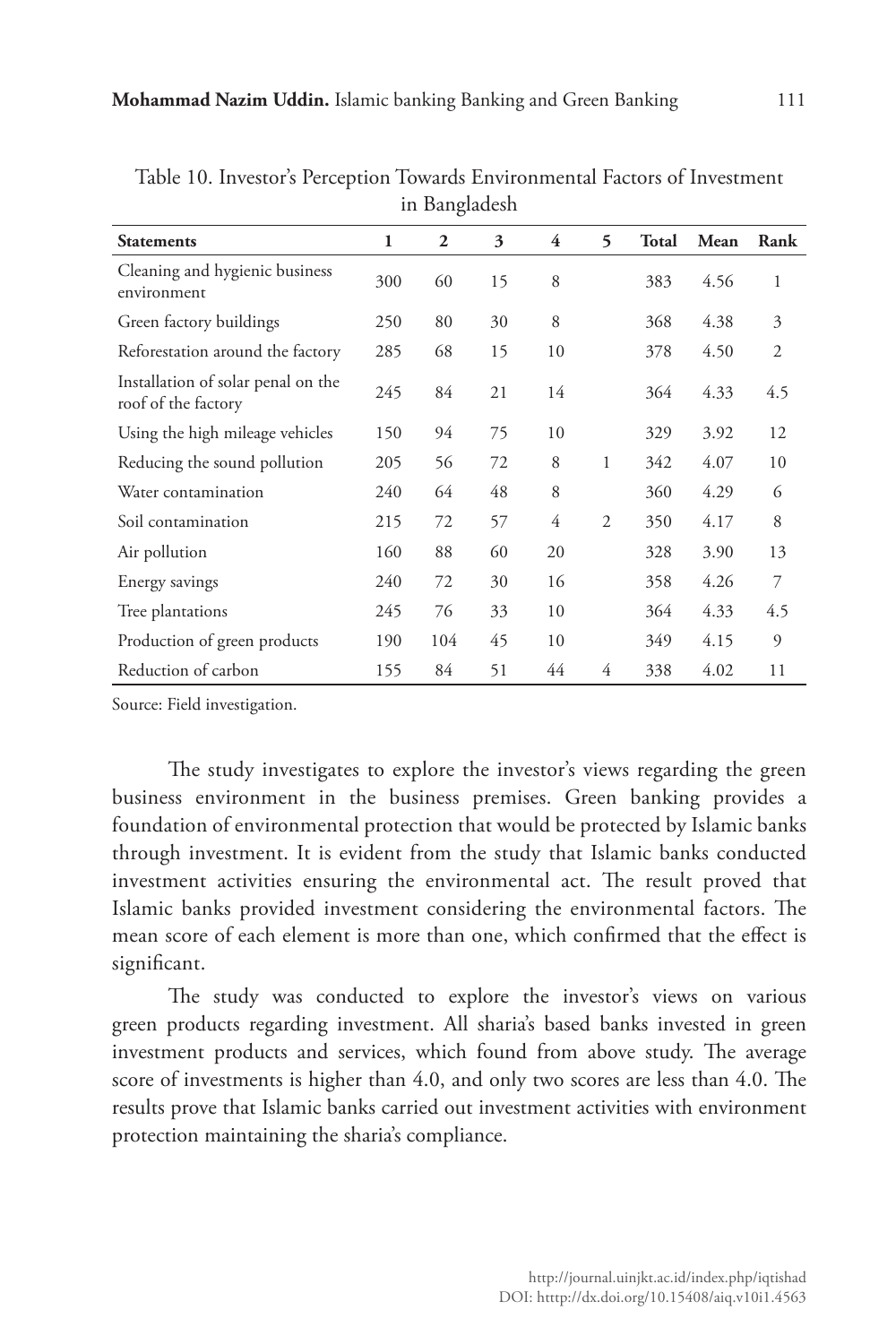| Statements                                   | 1   | $\overline{2}$ | 3   | 4  | 5              | Total | Mean | Rank           |
|----------------------------------------------|-----|----------------|-----|----|----------------|-------|------|----------------|
| Projects having zig zag kiln and tunnel kiln | 255 | 60             | 42  | 8  |                | 365   | 4.35 | 6.5            |
| Projects having ETP                          | 290 | 56             | 27  | 6  |                | 379   | 4.51 | 1              |
| Effluent treatment plant                     | 275 | 72             | 21  | 8  |                | 376   | 4.47 | $\overline{2}$ |
| Waste battery recycling plant                | 255 | 68             | 36  | 6  | 1              | 366   | 4.35 | 6.5            |
| Waste management projects                    | 280 | 64             | 24  | 4  | $\overline{2}$ | 374   | 4.45 | 3              |
| Solar/Renewable energy plant                 | 270 | 84             |     | 10 | 4              | 368   | 4.38 | 4.5            |
| Bio fertilizer plant                         | 245 | 92             | 12  | 16 |                | 365   | 4.34 | 8              |
| Bio gas plant                                | 225 | 80             | 48  | 6  |                | 359   | 4.27 | 9              |
| Energy saving bulbs production plant         | 275 | 52             | 27  | 14 |                | 368   | 4.38 | 4.5            |
| Clean water supply projects                  | 190 | 84             | 66  | 6  |                | 346   | 4.12 | 11             |
| Carbon credit business (CDM)                 | 115 | 96             | 102 | 6  |                | 319   | 3.80 | 13             |
| Production of green products                 | 220 | 104            | 15  | 10 | 4              | 353   | 4.20 | 10             |
| Green credit card                            | 190 | 76             | 45  | 24 |                | 335   | 3.98 | 12             |
|                                              |     |                |     |    |                |       |      |                |

Table 11. Investor's Perception on Various Types of Green Investment

### **Conclusion**

Green banking as part of Islamic banking can play a pro-active role in emerging economy for sustainable development. The trend of Islamic banking has been growing in Bangladesh, which is an aid to environmental protection as well as sustainable development. Social structure is significantly changing day to day due to unplanned city building, deforestation, digging hill tracts, natural disaster, and deregulation. These factors have been increasing pressures on the ecosystem of a country that significantly impedes the sustainable development. Banks should be strict for compliance with environmental protection norms by the borrowers so that environment can remain in sustainable state and civilization is free from environmental threats.

The study aims at providing the relationship between Islamic banking and green banking for sustainable development in Bangladesh. From the study, it found that Islamic banks prefer green banking as a compliance of 'Shari'ah'. Furthermore, green banking has more significant connection to the Islamic Islamic as it supports the features- social responsibility, cleanliness, reduce wastage of resources and uphold ethics- of green banking (Masukujjaman, 2016). The study provides the evidence that Islamic banks are significantly following the components of green banking. Most of the respondents are satisfied with the current green banking and revealed that green banking is conducive to the Islamic banking. It is evident that there are main obstacles for green banking practices are awareness, knowledge deficiency, and green risk, etc. The study provides concrete suggestions based on opinions of respondents that Islamic banking should practice green banking in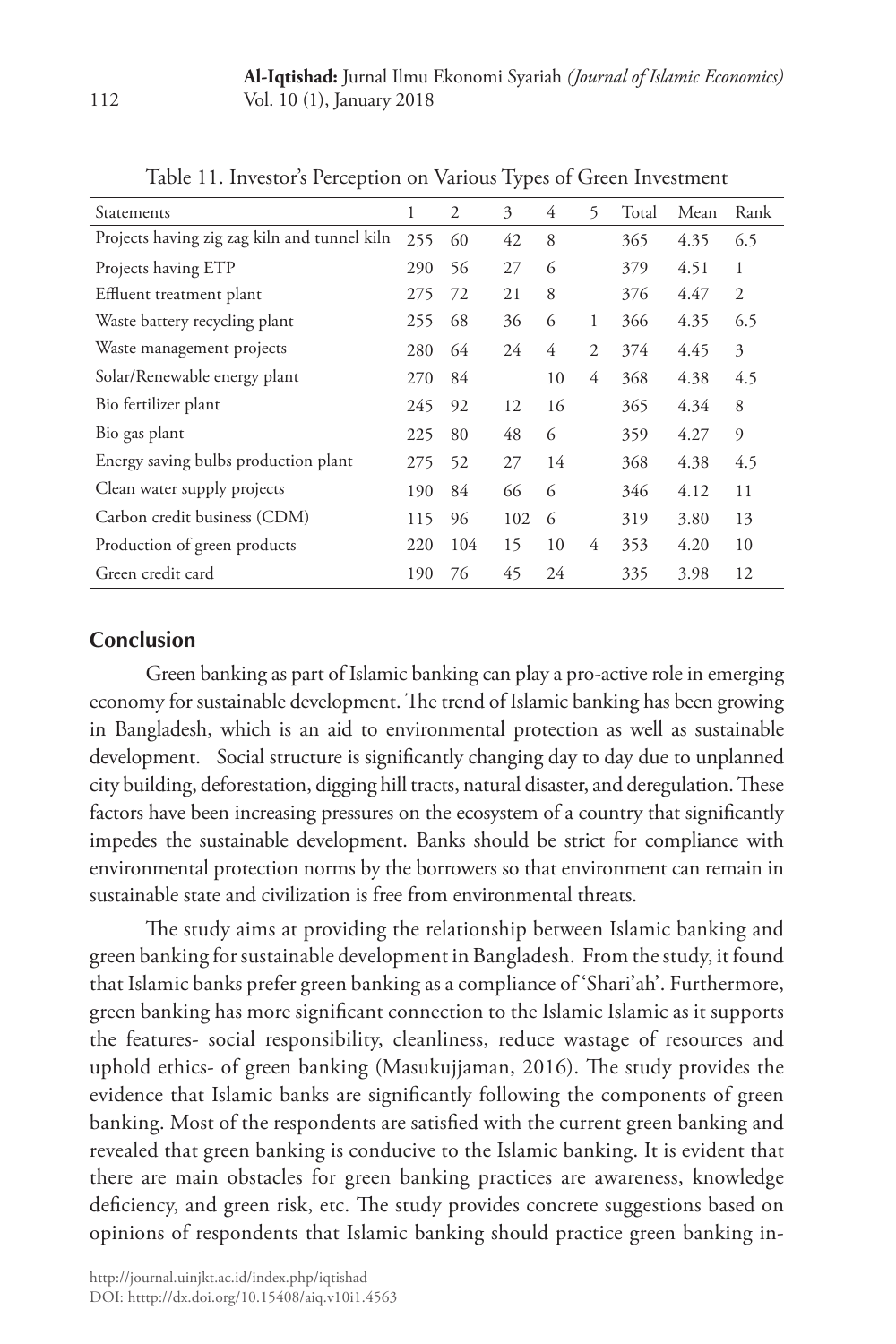house and out to protect the environment for sustainable development.

In considering the opinions of respondents, the following measures recommended to stakeholders of the study: First, Bangladesh Bank should take the initiative to mandate the scheduled banks to provide full-fledged green banking services to their customers for sustainable development. Second, Islamic banks should increase the awareness of green banking to the officials and customers through seminar, symposium and training programs. Third, Bangladesh bank should arrange Diploma, training programs and short courses on green banking to provide the knowledge on green banking to the officials of scheduled banks.

#### **References**

- Biswas, N. (2011). Sustainable Green Banking Approach: The Need of the Hours. *Business Spectrum*. 1 (1): 32-38.
- Bangladesh Bank Green Banking Policy Guideline. (2013). *Green Banking and CSR Department*. Dhaka: Bangladesh Bank
- Bhardwaj B.R., & A. Malhotra. (2013) Green Banking Strategies: Sustainability through Corporate Entrepreneurship*. Greener Journal of Business and Management Studies.* 3 (4): 180-193,
- Bihari, S.C. (2011) Green Banking towards Socially Responsible Banking in India. *International Journal of Business Inshights and Transformation*. 4(1): 82-87.
- Choudhury, T.T., Md. Salim., Md.M. Al Bashir., & P. Saha. (2013). Influence of Stakeholders in Developing Green Banking Products in Bangladesh. *Research Journal of Finance and Accounting.* 4 (7): 67-77.
- Cerin, P. (2006). Bringing Economic Opportunity into line with Environmental Influence: A Discussion on the Cease theorem and the Porter and van der Linde Hypothesis. *Ecological Economics*. 56: 209-225.
- Dernbach, J. C. (1998). Sustainable Development as a Framework for National Governance. *Case Western Reserve Law Review.* 49 (1): 1-103.
- Habib, S.M.A., M.S. Ullah., T. Rahman., A. Zareen., & N. Faisal. (2014). *Development of Green Banking in Bangladesh: Status and Prospects in Green Banking in Bangladesh. Environmental Risk Management in Banking*. Dhaka: Bangladesh Institute of Bank Management (BIBM).
- Goyal, K.A, & V. Joshi. (2011). A Study of Social and Ethical Issues In Banking Industry. *International Journal of Economics and Research*. 2 (5): 49-57.
- Islam, M.S. & P.C. Das. (2013). Green Banking Practices in Bangladesh. *Journal of Business Management.* 8 (3): 39-44.
- Islam M.T., I.K. Abdullah., & A. Farzana. (2013). Green banking in Bangladesh: Synchronous Metamorphosis in Banking Action" *Research Journal of Economics and Business Studies.* 3 (1): 53-62.